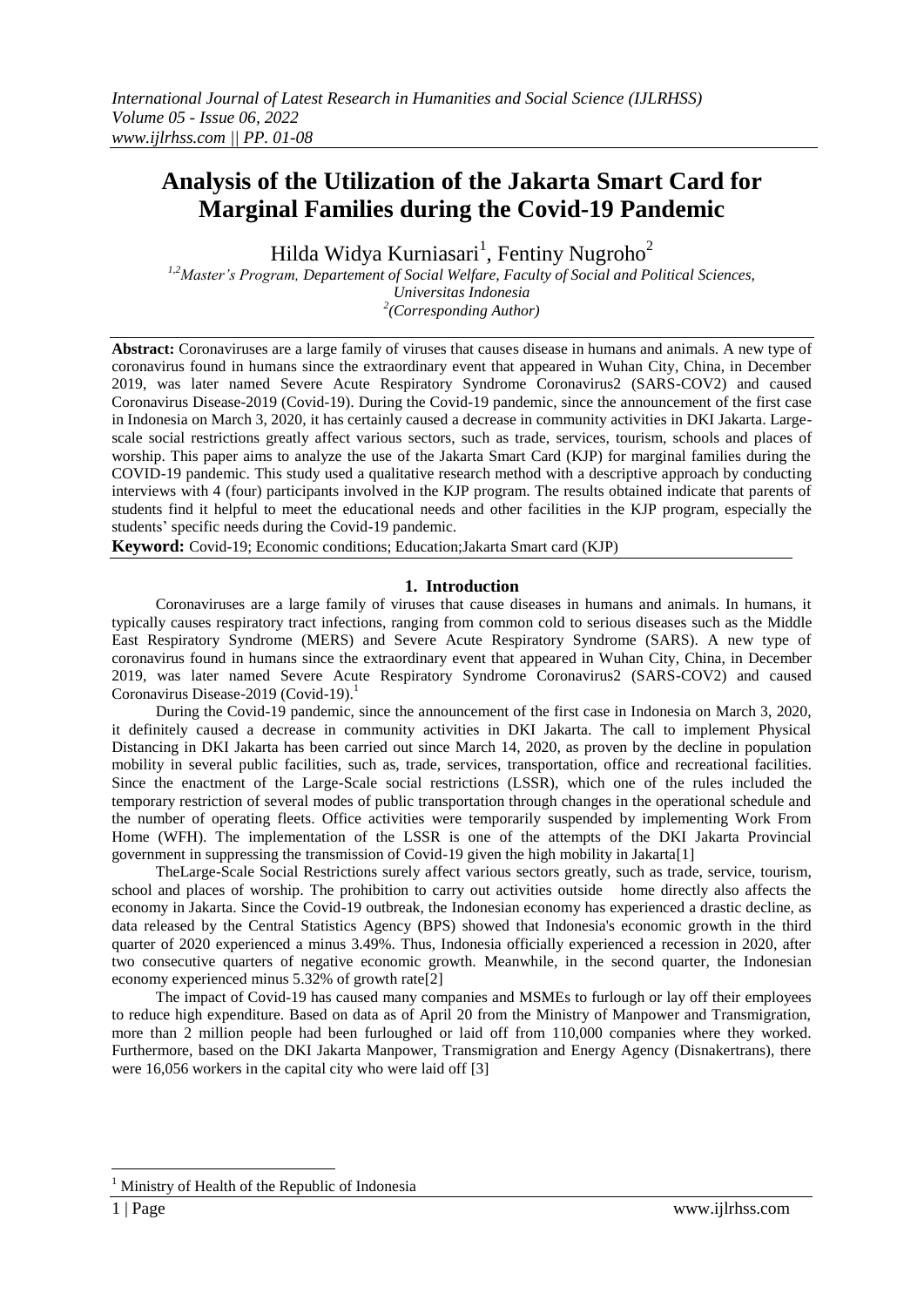*International Journal of Latest Research in Humanities and Social Science (IJLRHSS) Volume 05 - Issue 06, 2022 www.ijlrhss.com || PP. 01-08*



Based on BPS data, the number of poor people in DKI Jakarta in March 2020 was 480.860 people, an increase of 118.6 thousand people compared to September 2019[4]. In big cities like DKI Jakarta, poverty pressure is greater than in other cities. Apart from the higher price of the basic necessities of life, also because there is no shared poverty mechanism and the lack of a social safety net that is able to reduce the burden that must be borne by poor families in big cities. Based on the presumption from the Central Statistics Agency (BPS) of DKI Jakarta, one of the factors that causes the poverty rate in the capital city of Jakarta to not experience a reduction is the result of the choice of strategy and implementation of community alleviation programs from poverty that have not run optimally. Broadly speaking, there are at least three factors that have caused the poverty reduction program in DKI Jakarta to have not been proven to generate significant leverage. First, it is related to the characteristics of the program which tend to be more charitable-caritative than programs oriented towards community empowerment. Various poverty alleviation programs, such as the distribution of the Prosperous Rice (Rastra) program which was formerly known as the Raskin Program (rice for the poor), the Family Hope Program (PKH), the Jakarta Smart Card Program (KJP), and the Healthy Jakarta Card Program (KJS) and others, everything have been carried out and relished by the poor community scattered in various areas of DKI Jakarta. Second, it is related to the factor of "structural differentiation" which does not develop much, even tends to stagnate, which hampers the opportunities for the poor community in DKI Jakarta to break through the barriers between classes[5]

The implementation of various policies as an attempt to stop the transmission of Covid-19 has hindered many economic activities. This of course resulted in an increase in the unemployment rate, a decrease in the level of individual and company productivity, which resulted in an increase in the new number of poor people. In this regard, the government needs to seek poverty alleviation, both in short, medium and long terms.

In handling the Covid-19 situation, the DKI Jakarta Provincial government issued a new policy or rule, which combined regular fund and periodical fund every month, as well as temporarily removing non-cash disbursements. Regular and periodical costs can be used to meet food needs, health care needs and educational financing need to finance distance learning or online. Furthermore, regular fund, which was previously disbursed in June and can be used to meet various school needs as a substitute for cash which was usually paid every 6 months as it is now being paid regularly every month. This is of course a prompt step from the DKI Jakarta Provincial government in overcoming the adversities faced by the recipients of the Jakarta Smart Cards during the difficult times of the Covid-19 pandemic. The Head of the DKI Jakarta Education Agency expressed his concern about the health condition and nutritional adequacy due to the temporary suspension of affordable food costs in the KJP program. However, this can be overcome by the existence of a social assistance program during the LSSR period. Therefore, funds from KJP that were previously used to buy affordable food can be used to buy other more urgent needs.

In several previous studies the mechanism for managing the distribution flow of the Jakarta Smart Card that have been elaborated was only related to the Jakarta Smart Card registration process prior to the Covid-19 pandemic and post Covid-19 pandemic. There has been no research involving people who have benefited from the assistance of the Jakarta Smart Card in the middle of the difficult times of the Covid-19 pandemic and amid the downward pressure on the economy [6]. Therefore, this research is conducted to describe the benefit of the Jakarta Smart Card during the Covid-19 pandemic for marginal families.

#### **2. Method**

This paper aims to analyze the utilization of the Jakarta Smart Card (KJP) for marginal families during the COVID-19 pandemic. To obtain data related to the research objective, this study used qualitative research approach with a descriptive type. According to Moleong (in Sugiyono 2015:15), qualitative method is a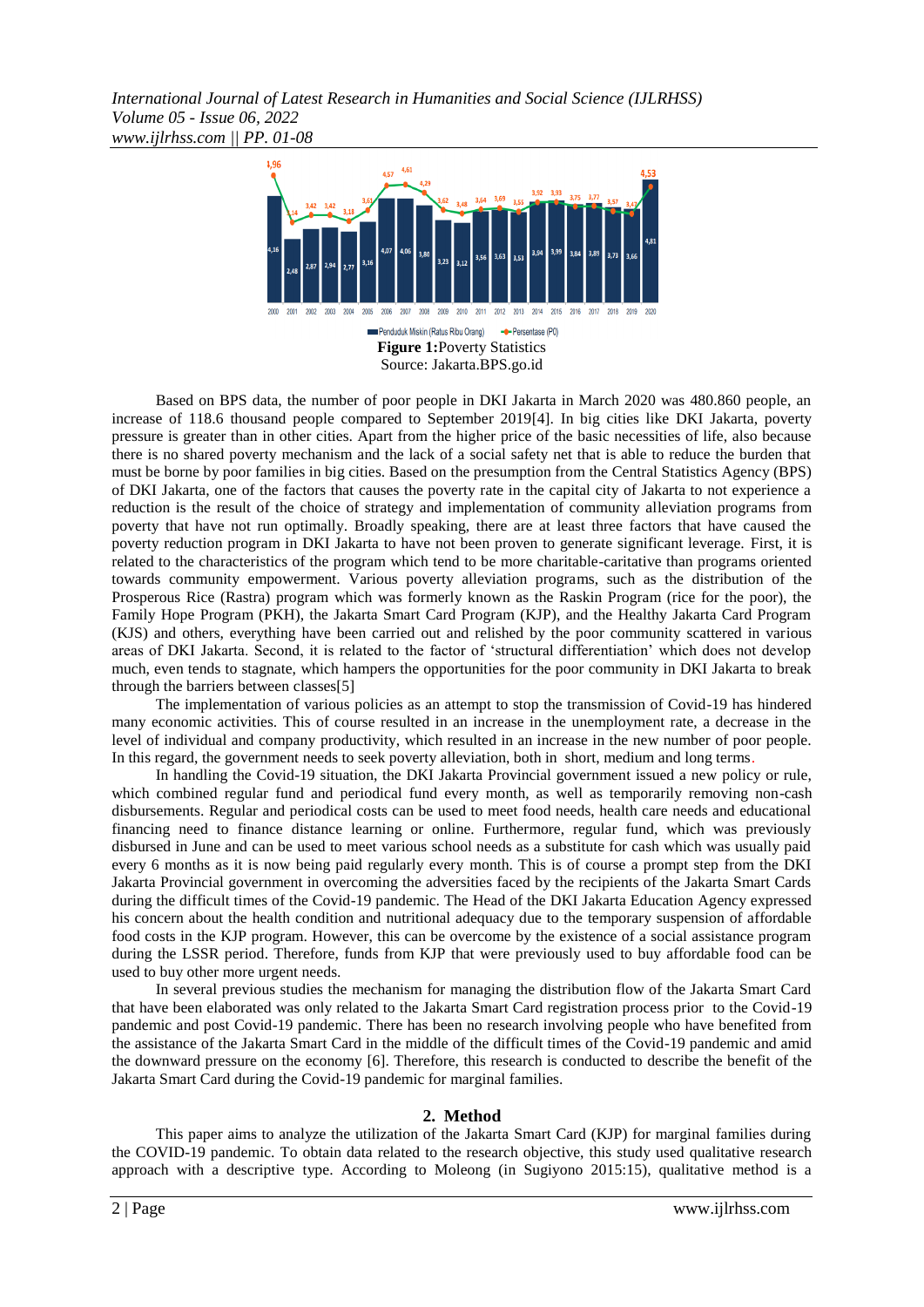### *www.ijlrhss.com || PP. 01-08*

scientific research with the objective is to understand a phenomenon in natural social contact by prioritizing the process of deep communication interaction between researcher and the phenomenon being studied[7]

In order to obtain the required information and data, the researchers conducted research at Kembangan Utara 01 Public Elementary School, which is located at Kembangan Utara Street number 83. The research informants are people who provide information either about themselves or other people or an event or in-depth interviewees[8]. In qualitative research, there are three kinds of informants. First, key informant: this informant has comprehensive information about the implemented programs and the problems they face. In this research, the key informants were the Head of the Kembangan Sub-District Education Implementing Unit and the Principal of Pembangunan Utara 01 Public Elementary School who were in charge of the KJP program in the sub-district and school levels.The second one, the main informant is the person who knows technically and in detail about the research problem to be studied. In this study, the main informant was the KJP Operator at the Kembangan Utara 01 Public Elementary School. In the implementation of the KJP program involving the registration to admission stage, the main informant are those who understand the flow. The third is a supporting informant, a person who can provide additional information as a complement to the analysis and discussion in qualitative research. The supporting informants in this study are parents and students who received aid from the KJP program and felt the benefits of the KJP. There are four participants were interviewed representing three types of informants explained above.

Data collection techniques are the most strategic step in research because the main purpose of a research is to obtain data. Data collection methods in this study are as follows: document study method, in-depth interview and observation. The data collected are data related to the research focus such as recordings, photos of informants, interviews and activities. Triangulation, qualitative research is performed to ensure the accuracy of the data, therefore the researchers will check the validity of the data[9]

To process and analyze data, the authors used the qualitative descriptive analysis method from Miles and Huberman including the following components: Data Reduction, Data Display, through the data display, the data is organized, arranged in a relationship pattern, thus it will be easy to understand [10]

#### **3. Results And Discussion**

North Kembangan has the largest population with a total of 66,996 people, this large number of residents surely come from varied welfare backgrounds. Apart from that, the Kembangan Utara Urban Village was also registered the most in the number of recipients in the West Jakarta Social Service Sub-Department for Cash Social Assistance (BST) distribution, they were 2,859 out of a total of 3,181. With the highest number of BST recipients compared to other sub-districts, of course, this may provide an outline of the welfare condition in the North Kembangan Urban Village. This is a separate homework for the local government. Not everyone from the total population of the North Kembangan Urban Village were registered as recipients of the Jakarta Smart Card[11]

The rigid flow of KJP admissionis expected to be right on target and beneficial for students who come from poor families. In previous years, the realization of KJP was based on a recommendation from the homeroom teacher who conducted a survey of prospective KJP recipients. However, in 2020 there was a change in the KJP data collection stage, the names of students who were registered in Integrated Social Welfare Data (DTKS) were considered entitled to receive KJP. DTKS is data issued by the Ministry of Social Affairs based on the results of a welfare survey to all Indonesian citizens. This was a reference for the KJP UPT4OP (The Techinal Implementation Unit of Education Operational and Personal Funding Service Center) for the eligibility of KJP recipients. Change in the flow of the KJP data collection turned the KJP admission to be more objective, especially during the Covid-19 pandemic[12]

#### **3.1. Education For Marginal Families**

Success in getting an education is a shared responsibility among parents, the government and the community as providers of place of learning known as schools. One of the objectives of student learning is to achieve maximum learning accomplishment in accordance with their abilities. The implementation of education is carried out through two ways, formal education, and non-formal education. Formal education is a teaching and learning activity held in school with levels and continuity. Non-formal education is education outside of school such as Community Activity Learning Center and training that is used to catch up and accumulate skills in students. School must accept students from various backgrounds, social statuses as well as economic abilities[13]. Children who come from families with a good economic background tend to receive more direction and guidance in their education from their parents. Meanwhile, children from families with a low economic backgrounds do not receive sufficient direction and guidance from their parents because their parents' attention is focused more on meeting their daily needs. Families that have a stable economy tend to find it easier to meet their children"s educational needs. On the other hand, families with a low economy background will find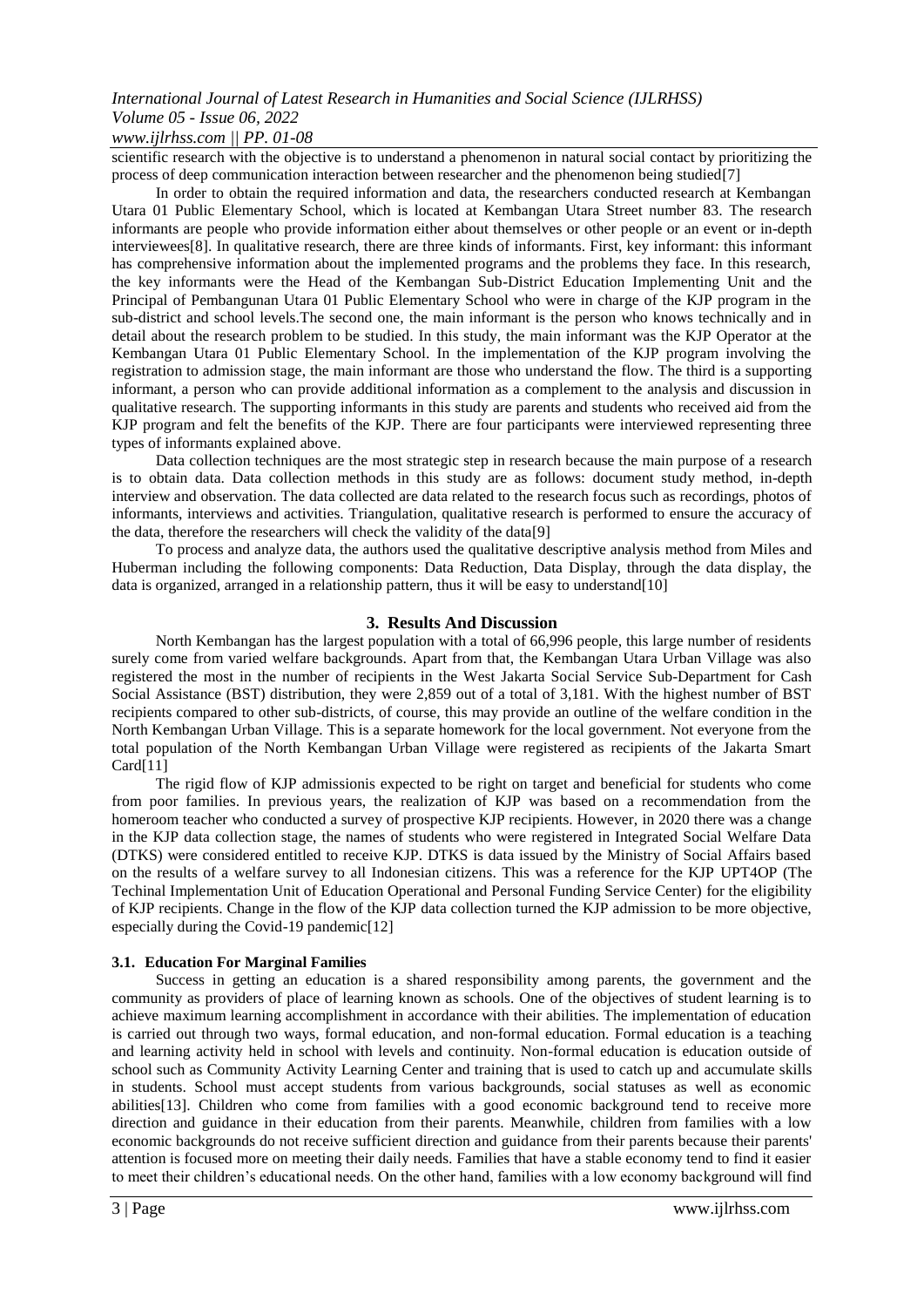# *www.ijlrhss.com || PP. 01-08*

it more difficult to focus on children"s education due to various factors such as lack of infrastructure, learning environment, and parental motivation. With the KJP program issued in 2012 by the Governor of DKI Jakarta, Joko Widodo, it is expected to be a breath of fresh air for children who come from underprivileged families to obtain a proper and equitable education. This is what causes the KJP program to run consistently and innovates from year to year.

#### **3.2. Social Condition During the Covid-19Pandemic**

During the Covid-19 pandemic, all policies issued by the government refer to endeavor to save the lives of all Indonesian citizens. Therefore, a large-scale social restriction policy has been implemented in the hope of reducing the transmission of Covid-19 as low as possible. Unfortunately, this policy has both positive and negative impacts on various sectors, for example, the economy and education. In the economic sector, the massive social restriction policy has caused the number of layoffs to be rising because many companies have been forced to cut the number of employees to sustain their companies.Work From Home resulted in salary deduction because there was no transportation cost that the company has to bear. In the trade sector, especially for small traders, the LSSR greatly affected their daily income, which before the Covid-19 pandemic was not much. This phenomenon is supported by the BPS statement that the poverty rate, especially in Jakarta, would increase in 2020. The number of poor people in DKI Jakarta in March 2020 increased to 480.86 thousand people compared to September 2019 which amounted to 118.6 thousand people. This surely paints a a very clear picture of the significant impact caused by the Covid-19 pandemic.

In addition to having an impact on the economic sector, the implementation of LSSR also has impacted the student learning, which usually take place in school and now is forced to be changed to a distance learning and during the implementation of distance learning many obstacles are experienced by students in the learning process during the Covid-19 pandemic. Limited facilities and infrastructure such as unavailability of internet connection because not all homes have a good network to access the internet and not all students have devices for online learning. Learning difficulties are conditions where students cannot maximize learning as they should, the difficulty of students in receiving or absorbing the materials provided by the teachers causes a condition where students cannot compete and achieve maximum achievement in accordance with predetermined criteria and standards. During Distance Learning, the use of technology is very accommodating in learning, various obstacles to the use of technology are due to limited facilities and infrastructure and the resources for teachers and students as well as parents of students in the use of the technology.

#### **3.3. The Utilization of KJP for Marginal Families During Covid-19 Pandemic**

In this dimension, the authors used interview techniques to find out how the communication was in the implementation of KJP during the Covid-19 pandemic. Apart from that, the authors also used a literature study from the KJP.jakarta.go.id website, where the website describes the flow of KJP data collection.

Based on the results of the interview with the operator of Kembangan Utara 01 Public School, Mr. Wawan Hidayat, it is known that the socialization of the KJP data collection had been carried out before stage 1 or stage 2 was opened.

"The first socialization was presented by UPT4OP (The Techinal Implementation Unit of Education Operational and Personal Funding Service Center) through the zoom application with operators throughout the West Jakarta area. In the socialization, the stages of collecting KJP data and the benefits of KJP recipients, what requirements must be prepared and the date of initial data collection until the approval stage of the principal were explained" (W.H.Ops School)

Thereafter, the names of KJP participants were issued by UPT4OP. After the names of the KJP recipients were released, the school provided socialization to the parents of the prospective KJP recipients about what requirements were to be collected. In addition, information could also be seen on the KJP.jakarta.go.id website, where all data updates regarding the stages of KJP opening, KJP regulations, monthly expenditure, and KJP participant registration flow. The informant revealed that the coordination carried out by UPT4OP was in line with school operators who handled KJP in the field. Clear socialization assisted school operators in collecting KJP data and completing the stages of KJP admission

The statement delivered by Mr. Wawan Hidayat as the school operator is in line with that expressed by Mrs. A who said that the school was very informative in conveying information about KJP along with the presentation:

"The school is very informative in conveying information about KJP, especially for parents who are still new to the KJP requirements. The school usually conveys socialization prior to the opening of the KJP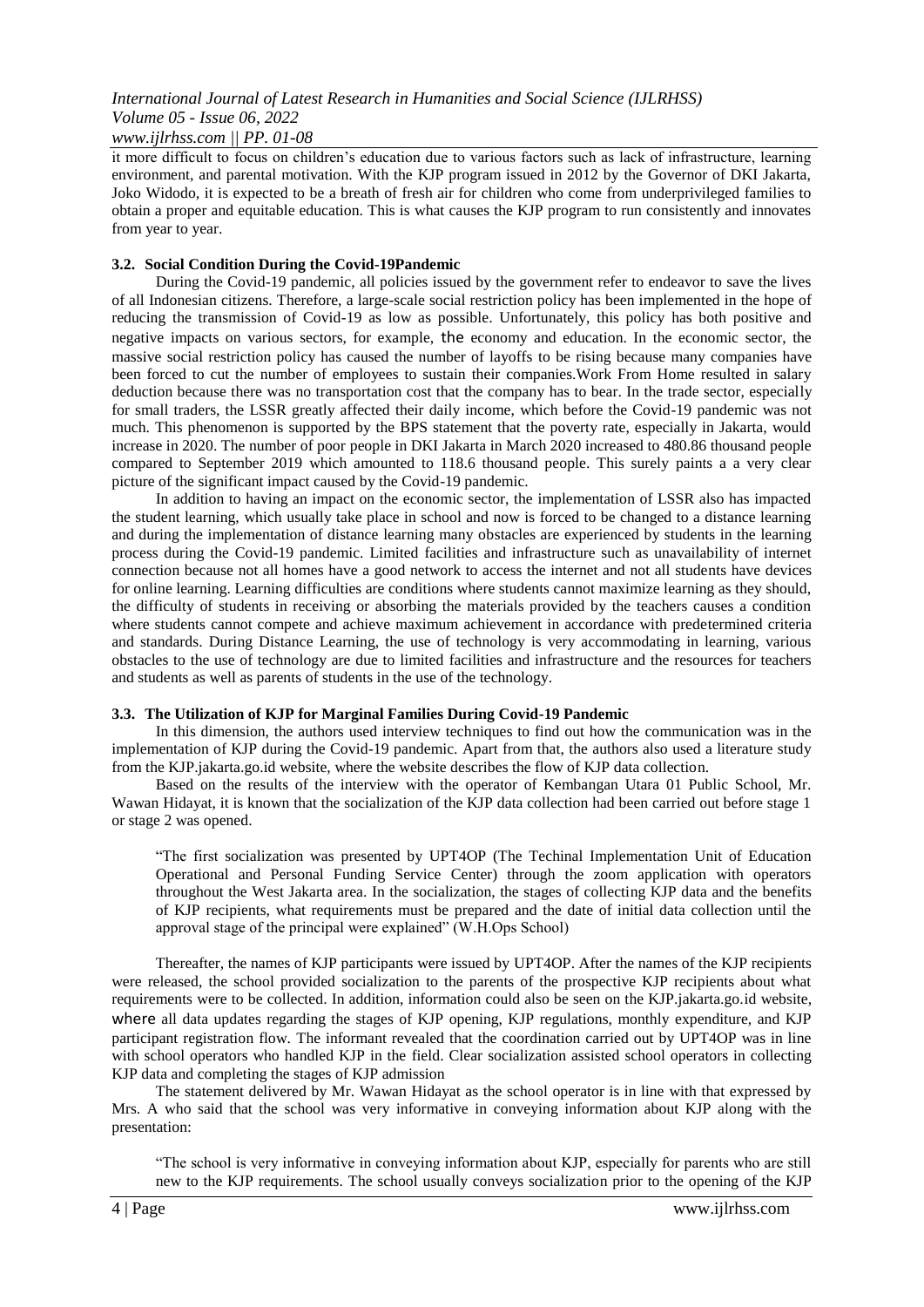*www.ijlrhss.com || PP. 01-08*

stage to all parents that KJP admission this year is based on the Integrated Social Welfare Data (DTKS), school operator also conveys to the parents of students who have not been registered in the DTKS data to register immediately in order to receive KJP at a later stage"

KJP is considered very beneficial for students as well as parents of students. Schools carried out socialization with parents of students on the requirements that must be prepared. Especially during the Covid-19 pandemic, socialization was carried out online via zoom and conveyed the message to parents of students to register family cards into the DTKS integrated data system. Since 2020, the data of the KJP recipients have been sourced from data released by the Ministry of Social Affairs. In previous years, KJP registration was only based on observations made by homeroom teachers who visited the homes of students' parents to decide whether the student was eligible or not<sup>[14]</sup>



**Figure 2:**KJP Data Collection Flow Source: KJP.Jakarta.go.id

The updates for the registration mechanism provides special benefits for parents of students who are economically eligible to receive KJP because they are unable to meet basic educational needs. The new KJP data collection innovation mechanism was issued in October for stage 2 of KJP admission That was in time with the increasing Covid-19 pandemic, which caused the collapse of various economic sectors. This certainly may reduce deviations in KJP admission due to the collaboration between KJP and the Ministry of Social Affairs. The names registered in the KJP recipients were the name registered in the DTKS data (Social Welfare Integrated Data). The families registered in the DTKS have been surveyed by the Ministry of Social Affairs to determine whether they were eligible or not. It was different from previous years where schools might not be objective in the KJP data collection process.

The existence of KJP can be regarded as an endeavor by the DKI Jakarta Provincial Government to provide social protection for economically disadvantaged families. The protection referred to here is all forms of policies carried out by the government in responding to various risks of vulnerability and suffering, both physically, economically and socially, especially those experienced by those who live economically deprived. The Jakarta Smart Card or KJP is a fund from the APBD (Regional Revenue and Expenditure Budget), which was instructed directly by Governor Joko Widodo to the Education Agency to assist in the distribution of the KJP program.

Based on the results of the interview with the school Principal, Mr. Sukiman, who was in charge of KJP at school.

"The school is trying to be objective in determining the eligibility of KJP admission. Prior to the change in the data collection flow, there were some subjective things done by school teachers because they felt bad for students" parents at the time of observation. However, along with the development of innovation from the KJP program, it certainly makes it easier for schools to objectively determine KJP recipients." (Sukiman. Principal)

The principal explained that KJP really provided great benefits to underprivileged families who wish to attend school properly, especially during the Covid-19 pandemic.

"The existence of KJP aid helps parents of students to meet basic educational needs such as school equipment, education cost, extracurricular activities cost and provide a balanced nutritional intake. Students who receive KJP become special observation for schools, schools pay attention to various aspects of KJP recipient students such as learning achievement in class and the tidiness of school uniform. Students who experience a significant decline in class achievement will be called to school to find out the cause of the decline in the students" achievement at school. Next is to take notice of the appearance of KJP recipient students. KJP recipient students must wear proper uniforms, which is neat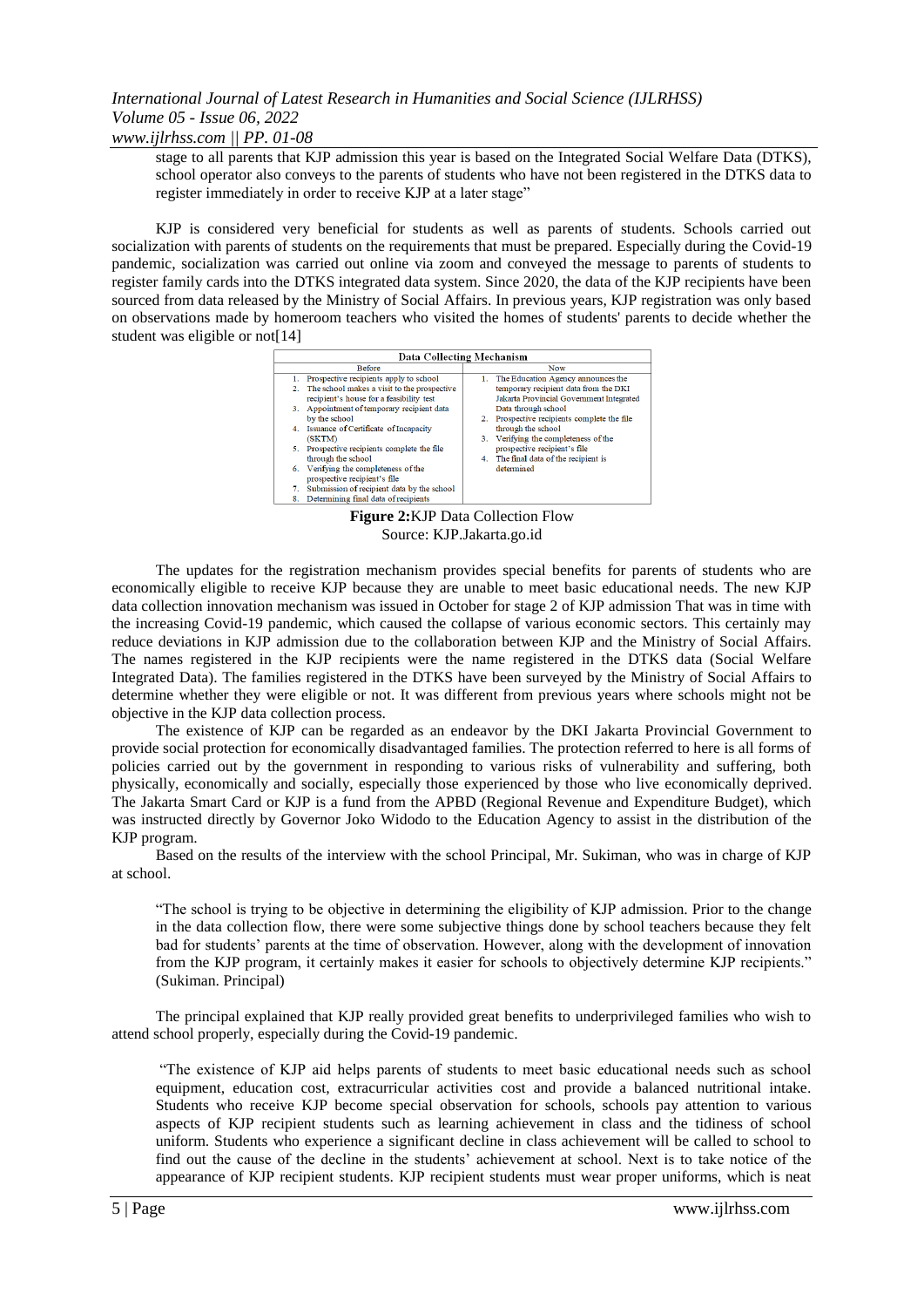*www.ijlrhss.com || PP. 01-08*

and clean and should not be shabby. Students who do not look proper will have their parents called. This prevents the misuse of KJP. In this case, schools strictly monitor the use of KJP because schools have a big responsibility."(Sukiman.Principal)

In addition to the Principal, observation was also carried out by the Head of the Education Implementation Unit of the Kembangan Sub-District who stated that observation was also carried out at the Sub-District level where inspections were often conducted at schools to find out the real condition of KJP recipient students to find out whether there were no deviations in the utilization of KJP.

"We continue to monitor the recipients of the Jakarta Smart Card by conducting inspections at every school in Kembangan Sub-District, if we find an incongruity we will follow up by reprimanding the principal at the school" (Sri Wahyuningsih. Kembangan Head of Implementation Unit)



**Figure 3:**KJP Facilities Source: KJP.Jakarta.go.id

Based on data compiled through the Jakarta.go.id website, KJP recipients have the opportunity to use KJP facilities, such as basic school needs, extracurricular activities and nutritious meals to support children"s growth. Apart from that, there are other facilities such as free transportation, and free entry to tourist attractions in Jakarta by showing the Jakarta Smart Card and Family Card (KK). The Provincial Government of DKI Jakarta carries a huge task to carry out the development in the multi-characteristic field of education, especially considering the large population and the large number of underprivileged people in urban areas. In order to achieve the 12-Year Compulsory Education program, the DKI Jakarta Provincial Government will guarantee all school-age citizens to obtain educational services at least up to secondary education level. Development is an attempt to catch up and establish a prosperous life as a dignified human should be, this has been carried out by many developing countries including Indonesia.

Social development becomes the thinking framework for national development. Social development is defined as a process of scheduled social change made to produce human welfare evenly or comprehensively, social development and economic development must move forward and dynamically [15]. According to data released by Jakarta.BPS.go.id the average years of schooling level in Jakarta increased from 11.02 in 2017 to 11.7 in 2021. The increase in average years of schooling from year to year is one embodiment of the success of the KJP program that is claimed to be the flagship program of DKI Jakarta.

During a pandemic like this, parents find it helpful if their child is registered as a KJP recipient. For the online teaching and learning activities, of course, parents need additional funds to buy internet quota and even gadgets to be used during learning. As the explanation given by Mrs. B.

"I feel really helped by the existence of KJP, especially with the economic condition that is totally declining due to my husband being laid off due to the reduction of employees. Let alone buying quotas to study, even to put food on the table for the family we are struggling" (Mrs. B. Parent of student)

The statement expressed by Mrs. B is in line with that expressed by KJP recipient student who feel helped by the KJP program, especially during theCovid-19 pandemic which required students to study at home.

"KJP really helps us who experience shortage in fulfilling learning needs during a pandemic like this. Usually we, KJP recipients buy quotas from the monthly fund given by the government, the rest we use for other purposes, usually we buy stationery such as books and pens to summarize the material explained by the teacher" (Student A. KJP recipient)

Mrs. B said that the KJP program was not only beneficial for learning, but also for buying affordable basic necessities and getting free transportation. Every student who receives KJP is entitled to affordable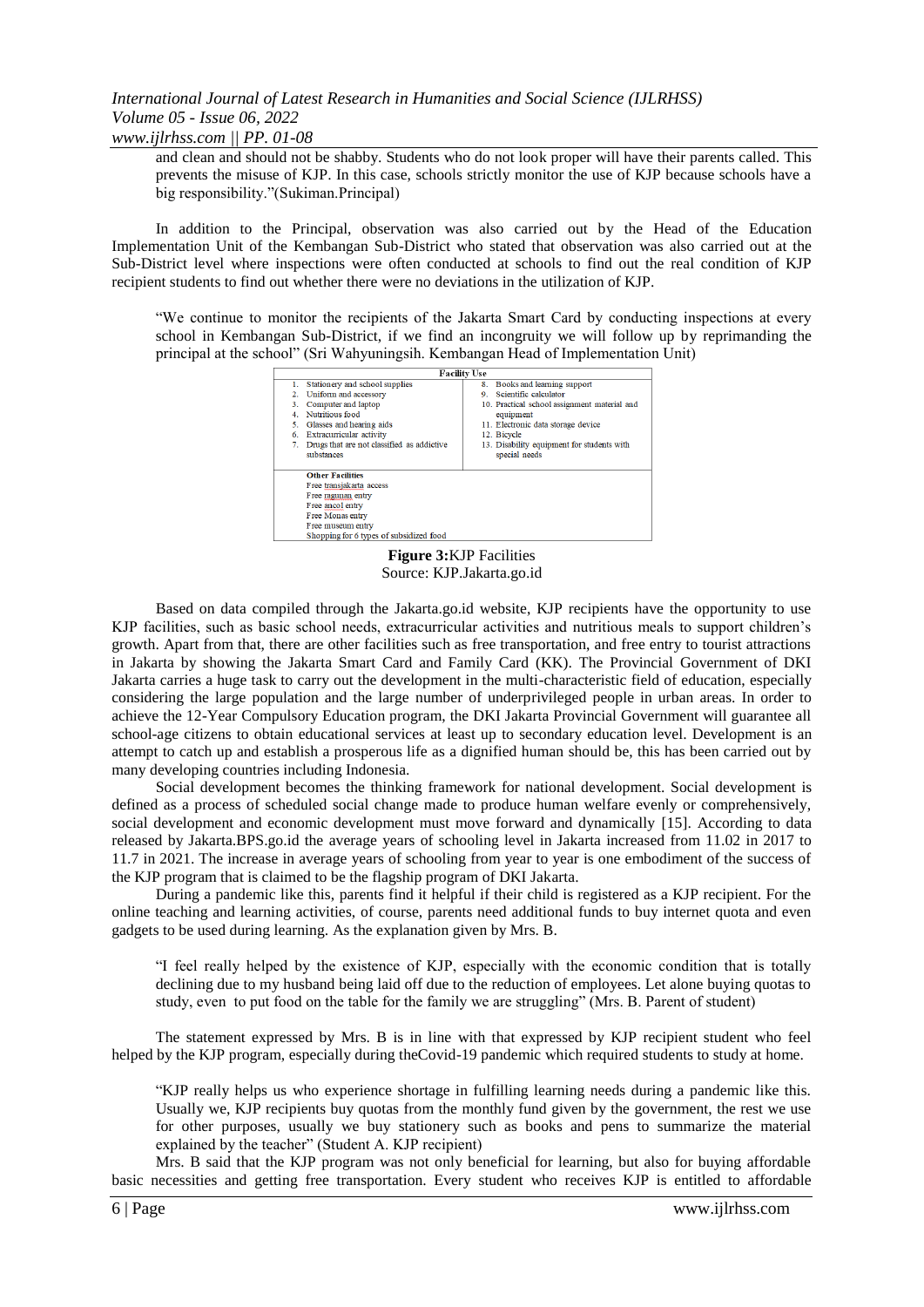*www.ijlrhss.com || PP. 01-08*

groceries package that can be redeemed at Jakgrosir using a student ATM. Parents can redeem affordable groceries once a month. The existence of these affordable groceries is expected to be a good supplier of nutrition for students during their growing period.

"Aside from school needs, I feel helped by the return of the affordable groceries program, at least once a month I can provide adequate nutrition for my children, besides the free public transportation facilities also make it easier for me to go to work, because now the one who has to work is me as my husband has been laid off. Hopefully my child can get KJP again at the next stage" (Mrs. B. Parent of student)

Mrs. B also explained that she was helped by free transportation facilities because she used public facilities to go to work every day. Mrs. B truly hoped that her child would be registered with the KJP again in the years to come because she felt it was very helpful. The explanation given by Mrs. B was supported by the explanation given by Mrs. A who said that during the distance learning, she bought a device with KJP money.

"With KJP money, I could buy a gadget for my child"s learning while it is online because it requires a cell phone. Previously, the only cell phone we had was an old cellphone that couldn"t use the zoom application" (Mrs. A. Parent of student)

Since 2012, the DKI Jakarta Provincial Government itself has rolled out a 12-year compulsory education policy, which means that high school students have received subsidized education funding aid. Education is a priority program contained in the 2017-2022 DKI Jakarta Regional Medium Term Development Plan, titled "Realization of Complete Quality Education for All". The launch of the flagship program included the provision of the Jakarta Smart Card (KJP) which aims to ease the burden on students who come from underprivileged families in fulfilling education costs such as buying school necessities, books, uniforms, and pocket money. The above policy resulted in more and more DKI Jakarta residents who have successfully completed their education up to high school level, even with the additional Excellent Student Jakarta Card (KJMU) program, students from underprivileged families would still be able to finish their education up to university level. At the end of 2020, in Jakarta there were 5,319 public and private schools (elementary to high school levels) under the auspices of the Ministry of Education and Culture and the Ministry of Religious Affairs. While at the university level, there were 320 private universities, including universities, academics, institutions, colleges and polytechnics[16]

### **4. Conclusion**

Education is a priority policy set forth in the 2017-2022 DKI Jakarta Regional Medium Term Development Plan, titled "Realization of Complete Quality Education for All". The launch of the flagship program included the provision of the Jakarta Smart Card (KJP) which aims to ease the burden on students who come from underprivileged families in meeting the education cost. North Kembangan had the highest number of BST (Cash Social Assistance) recipients compared to other Urban Village in Kembangan Sub-District amounting to as many as 3,181. Having the highest number of BST recipients compared to other sub-districts, of course, may provide an outline of the welfare condition in the North Kembangan Urban Village. Not everyone from the total population of the North Kembangan Urban Village were registered as recipients of the Jakarta Smart Card. Especially with the rigid flow of the new data collection.

During the Covid-19 pandemic, all policies issued by the government refer to saving the lives of all Indonesian citizens, certainly these policies affect various sectors such as the economic sector and the education sector. In the economic sector, the large-scale social restrictions caused massive layoffs and impacted the family economy. In the education sector, LSSR required students to study at home online, of course with various limitations such as facilities and infrastructure including internet networks and devices for learning. The existence of KJP is considered very beneficial for underprivileged families who wish to send their children to school properly. Schools try to continue to be objective in the KJP admission, especially with the KJP admission mechanism that has been integrated with Social Welfare Integrated Data as an attempt to reduce deviation in the KJP data collection. The KJP program helps parents during the Covid-19 pandemic to afford basic educational needs such as school equipment, tuition fees, extracurricular activities and providing balanced nutrition. Apart from that, in distance learning (PJJ) parents can maximize their children"s learning by fulfilling learning infrastructure at home such as buying gadgets as online learning facilities and buying internet quotas to support learning. The launch of the KJP program resulted in more and more DKI Jakarta residents who have successfully completed their education up to high school level, even with the additional Excellent Student Jakarta Card (KJMU) program, students from underprivileged families can finish their education up to university level.